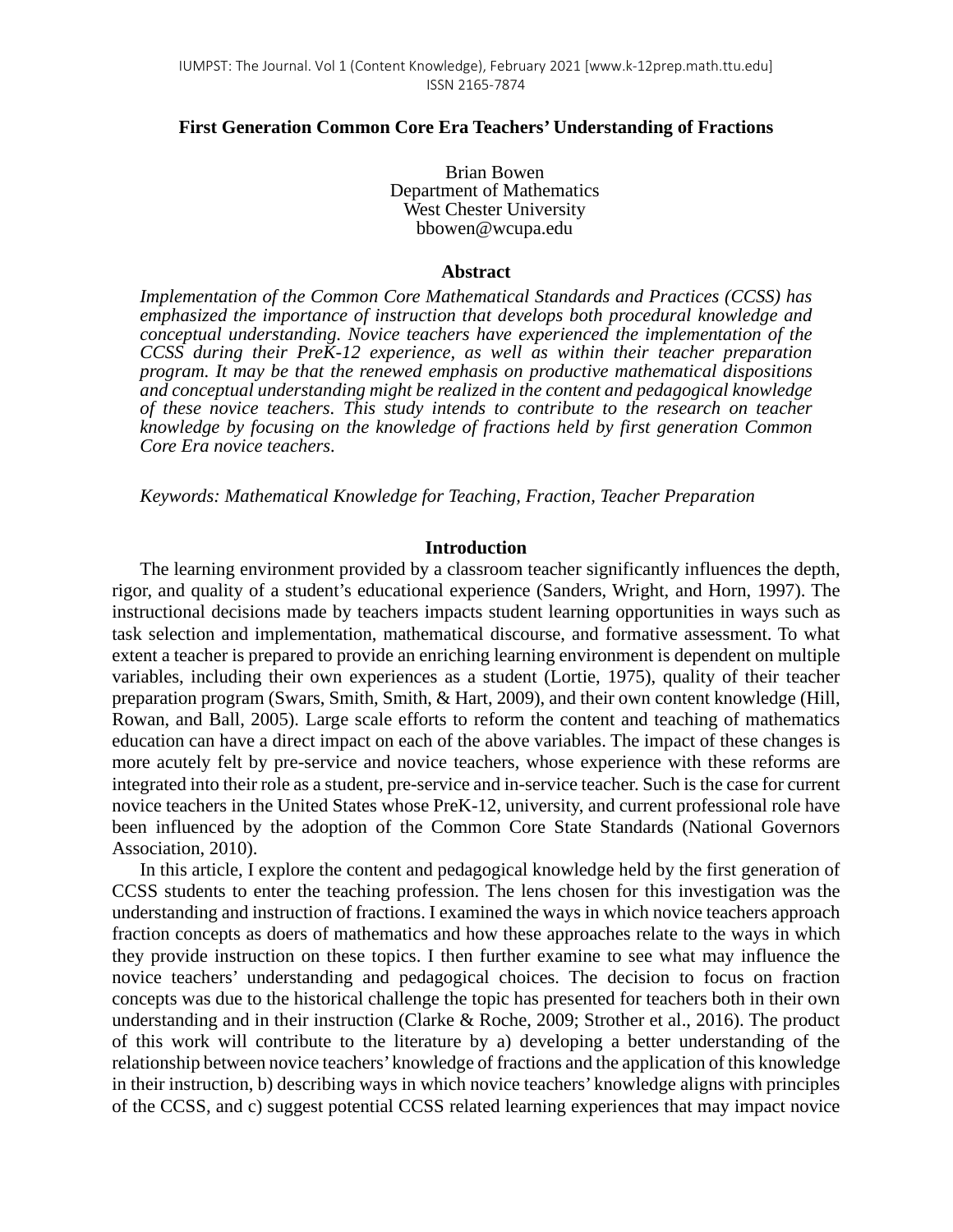teacher instruction.

# **Research Background**

**Effect of PreK-12 Student Experience.** Past research suggests that teachers' intentions to root mathematics instruction in conceptual understanding may be supported or impeded by their own content knowledge and pedagogical beliefs (Borko, Eisenhart, Brown, Jones, and Agard et.al, 1992; Fuller, 1996). The basis of the knowledge and beliefs held by teachers is partially formed prior to any formal teacher training. As described by Lortie (1975), the apprenticeship of observation that pre-service teachers experience as students can affect what and how they instruct as practicing teachers (Chicoine, 2004). It is reasonable to assume that not all of the early observations are of a positive nature and do not necessarily build effective understanding of, and beliefs about, mathematics. Early negative experiences with mathematics may lead to long-term math anxiety and detrimental consequences on mathematical abilities (Hembree, 1990). This can have dire consequences for those who pursue a career in teaching, and for the students of these teachers.

The connections between how a teacher understands mathematics is interrelated to how they perceive themselves as doers of mathematics and of mathematics as a discipline. Ball (1990) found particularly troubling patterns in this area when examining pre-service teachers' knowledge for teaching. In this study, Ball found that "only half of the elementary teacher candidates said they enjoyed and were good at mathematics; over a third of them felt they were not good at math and said they tried to avoid it" (p. 461). As Hilton (1980) suggests, the responses of these teachers is not likely caused by an innate inability, but by "bad teaching, bad text and bad educational instruments (e.g. the standardized test) as among the principal causes of math incompetence and math avoidance" (p. 176).

While up to this point I have focused on the possible negative consequences of early experiences (prior to formal teacher training) with mathematics, I propose the potential for these experiences to support a positive view of mathematics, and belief in one's own perceptions as a doer of mathematics. The National Council of Teacher Mathematics (2000) suggests that the "students' understanding of mathematical ideas can be built throughout school years if they actively engage in tasks and experiences designed to deepen and connect their knowledge" (p. 21). It is reasonable to suggest that this is a necessary step in positioning future teachers (and all students) to have a positive disposition towards mathematics. However, as Sengupta-Irving and Enyedy (2014) argue "promoting mathematical proficiency without developing students' interest (or better yet, passion) marks a failure in the design of the learning opportunity" (p. 2). The authors suggest one possible approach to develop students' interests is to situate the learning opportunities within the current CCSS through the application of student-driven instruction, as opposed to highly guided instruction. Within this study, the possible implications of the CCSS are considered, and will be addressed later in this paper. Next, I will address the role that teacher preparation programs play in the development of teachers' conceptions of mathematics and themselves as doers of mathematics.

**Effect of Teacher Preparation Program.** By its nature, effective teaching is a task that may appear easy, but is actually complex and difficult (Lortie 1975). Preparing pre-service teachers is an equally daunting task that requires supporting the growth of future teachers' knowledge of a subject area, applying the best practice to teach this content, and manage the learning of a group that may not be intrinsically interested in learning what is being taught. As Labaree (2000) aptly describes, teacher education programs are tasked, "to provide ordinary college students with the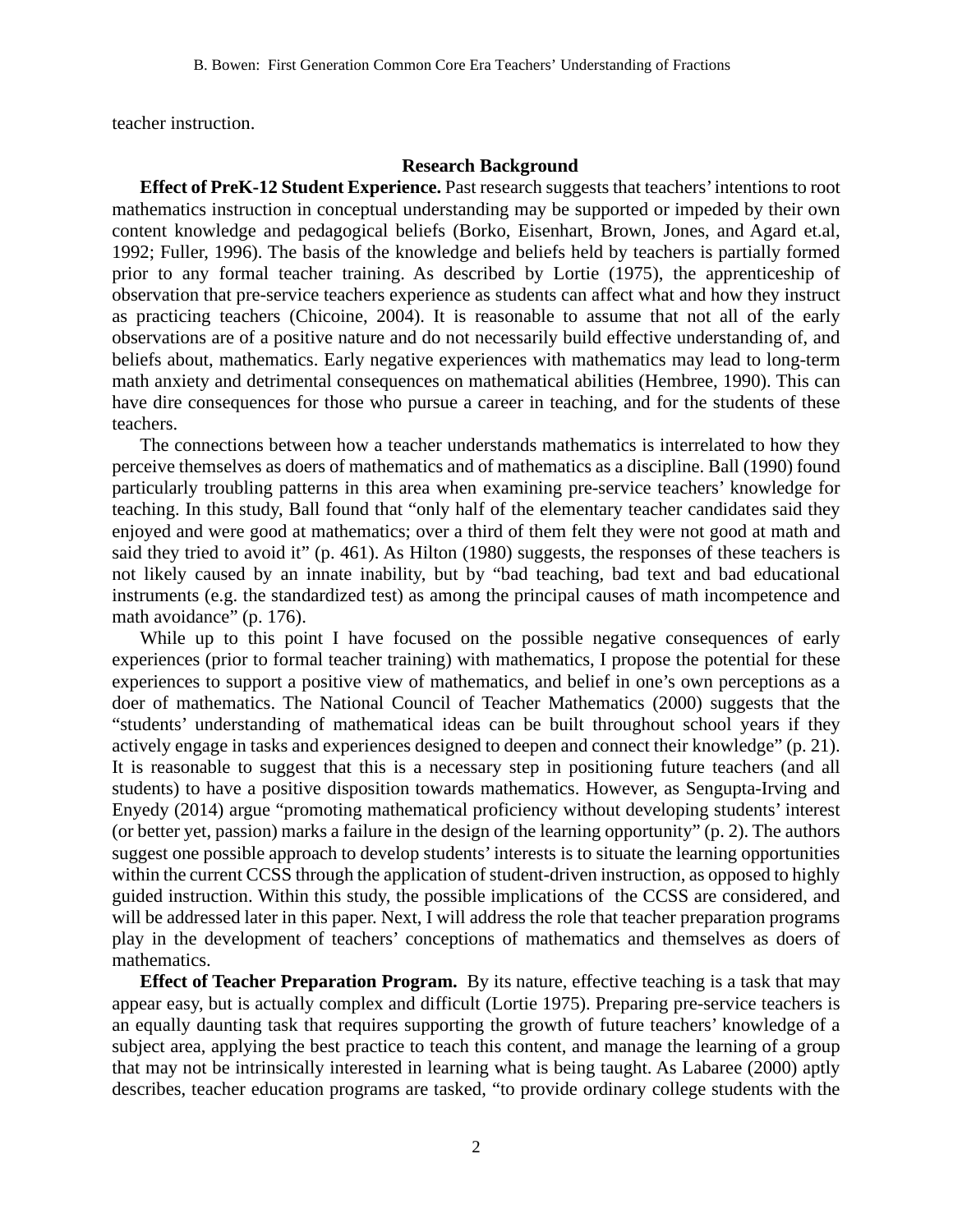imponderable so that they can teach the irrepressible in a manner that pleases the irreconcilable and all without knowing clearly either the purposes or the consequences of their actions" (p.231).

Within the field of mathematics education, researchers have worked to identify knowledge and skills necessary to effectively prepare and support mathematics teachers by identifying overarching necessary knowledge and skills. Shulman (1986) contributed to this area by identifying the need to define teacher knowledge, suggesting a specialized knowledge for teaching that integrated subject matter and pedagogical knowledge that he identified as pedagogical content knowledge. Ball, Thames, and Phelps (2009) extended Shulman's work and identified a framework of mathematical knowledge for teaching defined as "the mathematical knowledge that teachers need to carry out their work as teachers of mathematics" (p. 4).

The work of preparing teachers has further been challenged by the adoption of the CCSS (National Governors Association 2010). The CCSS have realigned the mathematics topics that are taught and the grades in which they are to be introduced. In addition, the CCSS also calls on teachers to assure that students develop certain mathematical expertise throughout their PreK-12 experience. This expertise is defined in the CCSS as the Mathematical Practices.

**Common Core State Standards.** The CCSS is a product of the work of state school chiefs and governors to establish consistent learning goals in mathematics and language arts for grades kindergarten to twelfth grade (NGA 2010). Within the mathematics content, the CCSS "provide clarity and specificity rather than broad statements…not only stressing conceptual understanding of key ideas, but also by continually returning to organizing principles" (NGA 2010, para. 3). Built within the CCSS for mathematics are Mathematical Practices, types of expertise students are expected to develop. The Mathematical Practices extend beyond knowledge of content to promoting productive approaches to learning mathematics, such as developing perseverance in problem solving, reasoning abstractly, and critiquing the reasoning of others. The development of these productive approaches are designed to be applicable beyond the K-12 experience.

We are now seeing the first generation of CCSS students entering the teaching profession, and utilizing their K-12 experience to inform their own instruction. This provides a rich opportunity to reflect on the potential long-term influence of CCSS. For teacher educators, examining this population can aide in the development of a better understanding of the knowledge for teaching held by these novice teachers. The product of this work will be informative to teacher preparation programs and in-service professional development.

### **Methods**

**Research Question.** The objective for this study was to contribute to the literature on novice teacher knowledge of mathematics for teaching, and how this knowledge may be impacted by prior experiences. A novice teacher was defined as a practicing teacher with five or fewer years of experience. The choice to narrow the focus of mathematical knowledge for teaching to fraction operations, was due to the this being an area of difficulty for students and teachers (Clarke & Roche 2009; Strother et al., 2016). From this perspective, the following research questions were developed.

1) What approaches do novice teachers utilize when they are solving word problems requiring fractional computation and how do these approaches compare to their instructional approaches on these same topics?

2) In what ways do novice teachers explain what influences their decision-making process when teaching fraction concepts?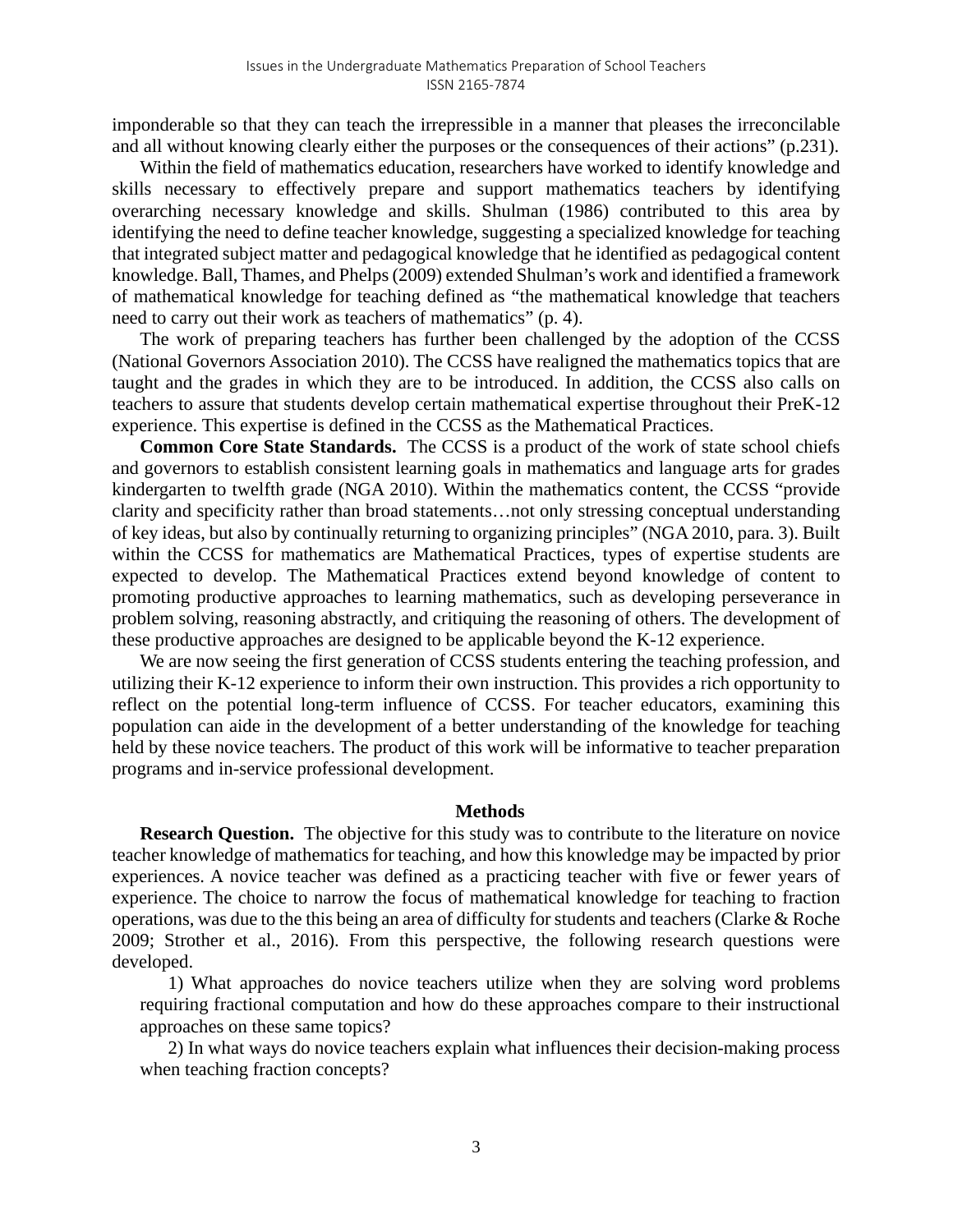Participants. Participating teachers for the study were recruited via email. Thirty-three novice-practicing teachers participated anonymously. Of the 33 teachers; nine taught in the grade span PreK-4th, five taught in the grade span 5th to 6th, and 22 taught in the grade span from 7th to 12th. In terms of certifications, 19 were certified in PreK-6th, 12 were certified in 4th-8th, and 17 were certified in 7th-12th. Several of the teachers held more than one certification and taught in more than one grade span.

**Data Collection Instrument.** The data collection instrument for this study was an anonymous survey administered using Qualtrics. The survey consisted of 14 questions, including multiplechoice responses, open-ended response, and mathematical tasks. Background data collected included education, certification, and curriculum resources available in their school district. Participants were asked to complete three mathematical tasks, showing all work. The three mathematical tasks are listed in below.

- 1) Inez read 96 of the 315 pages in her social studies book. She also read 112 of the 432 pages of her science book. Which book is she further along in?
- 2) The local animal shelter has 3/4 of a bag of food. Each day they go through 1/16 of a bag in order to feed the puppies. How many days will it take them to finish the bag?
- 3) Dominic began the day with a container of water. During the day, he drank 5/6 gallons of water and was left with 1/3 of a gallon. How much water did Dominic start the day with?

Following the mathematical tasks, the teachers were asked clarifying questions related to their choice of approach to solving, both as a doer and teacher of the mathematics. The three questions as given to the teachers are below.

1) For the three problems you uploaded, did you solve any in a way that is different from how you teach your students? If so, why?

- 2) What influences the way in which you choose your method(s) to teach fraction concepts?
- 3) How does your own K-12 experience with learning fractions compare to the way in which your current students are learning these concepts?

**Data Analysis**. Data analysis for this project was completed in three steps. The first step addressed organizing the categorical data and assigning an anonymous identifier to each teacher. This was accomplished using the resources within the Qualtrics software, and was then imported into a spreadsheet allowing for the additional codes from the other data points within the instrument.

The second step of the data focused on the responses to the fraction tasks. Analysis for these was based on the work of Newton (2008) who classified data involving fraction computation by using a flexibility score which included "finding alternate methods to find solutions to routine problems" (p. 1090) and Whitacre and Nickerson (2016) whose coding approach included "identifying valid strategies that led to correct responses" (p. 66). Building off of this work, the three mathematical tasks were assigned a code in three categories. The first category focused on the whether the answer to the task was the correct answer. If the answer was incorrect, it was then analyzed to see if the error was due to a procedural or conceptual issue. The second category focused on the approach to completing the task. The third code assigned the approach as traditional (T) or non-traditional (NT). Table 1 contains categories for potential approaches for each task.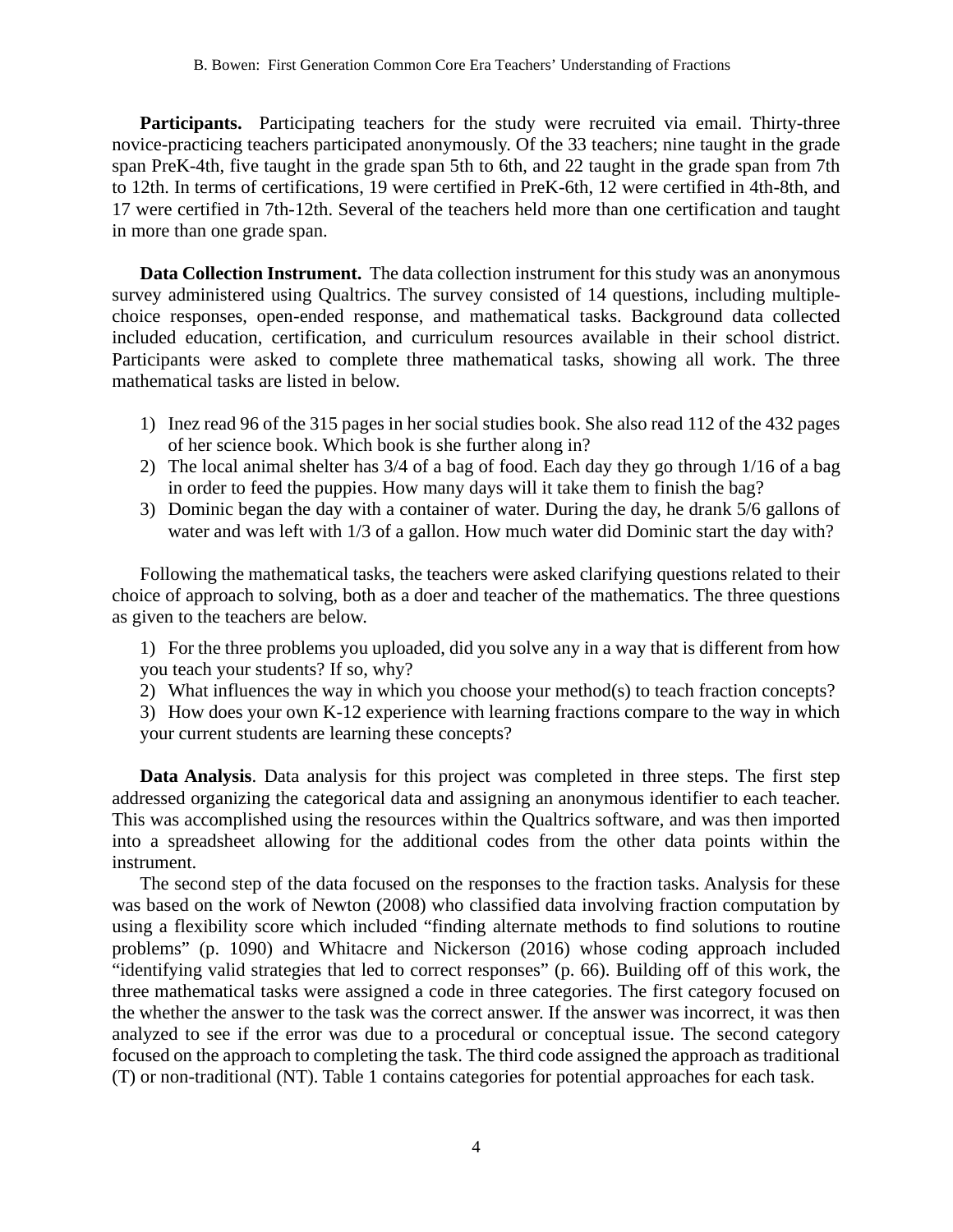| <b>Table 1</b>                                      |
|-----------------------------------------------------|
| Categories of Possible Responses for Fraction Tasks |

| <b>Task One</b>               | <b>Task Two</b>                           | <b>Task Three</b> |
|-------------------------------|-------------------------------------------|-------------------|
| Common Denominator-T          | Invert and Multiply-T                     |                   |
| Conversion to Decimal-T       | <b>Repeated Subtraction</b><br>w/model-NT | Equation-T        |
| Greater Number, Bigger        | Repeated subtraction no                   | Model-NT          |
| Size-NT                       | model-NT                                  |                   |
| Conversion to Percent-T       | Proportion-T                              |                   |
| Approximation-T               | Equation-T                                |                   |
| Benchmark-NT                  | <b>Repeated Addition-NT</b>               |                   |
| <b>Cross Multiplication-T</b> | <b>Common Denominator</b>                 |                   |
|                               | Division-NT                               |                   |

The third step of the data analysis focused on open-ended responses completed by the teachers following the mathematical tasks. To code this data, we applied inductive grounded theory (Strauss and Corbin, 1994). As data was collected, the data was analyzed for patterns and key words. Using the notes from the coding of the initial collection of data, open codes were developed. As the remaining data was collected, open codes were revised with the aim of developing what Birks and Mills (2015) refer to as a storyline. Table 2 contains the categories for the three open-ended questions.

| <b>Question One</b>               | <b>Question Two</b>         | <b>Question Three</b> |
|-----------------------------------|-----------------------------|-----------------------|
| Comparing approach to             | Influences of approach to   | Comparison to         |
| instruction                       | instruction                 | $K-12$                |
| Different-teacher chose           | Student knowledge           | Similar-Positive      |
| faster/simpler approach           |                             |                       |
| Different -teacher use of         | University coursework       | Similar-Negative      |
| technology                        |                             |                       |
| Different -student uses of        | Standardizes testing        | Different-            |
| technology                        |                             | Positive              |
|                                   |                             |                       |
| Different -student                | <b>Curriculum and State</b> | Different-            |
| representations                   | <b>Standards</b>            | Negative              |
|                                   |                             |                       |
| Same-technology                   | Personal experience as a    |                       |
|                                   | student                     |                       |
| Same-refers to specific aspect of |                             |                       |
| approach                          |                             |                       |
| Same-use of representations       |                             |                       |

**Table 2** Categories of Responses to Open Ended Questions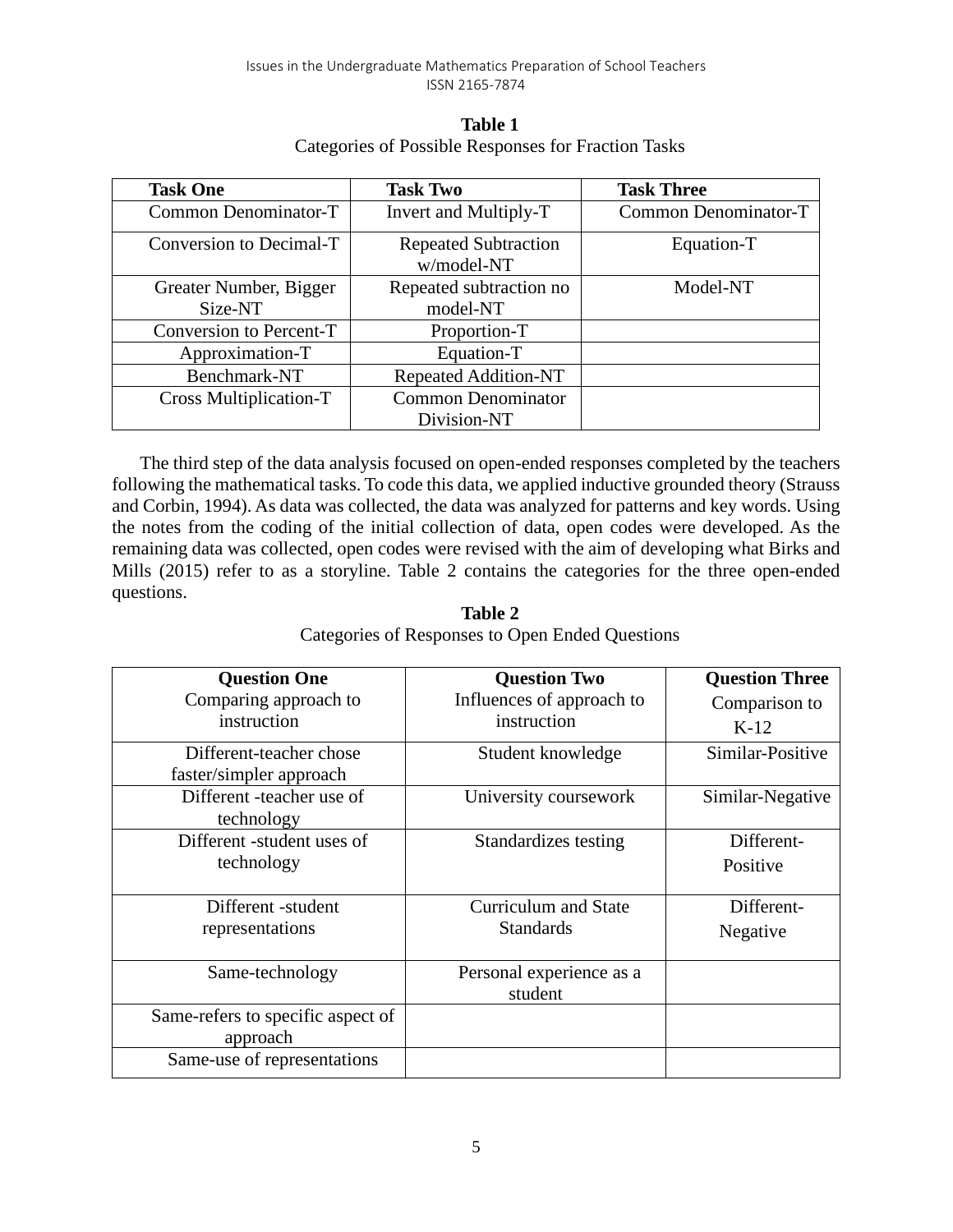To support the reliability of the data analysis, multiple researchers independently examined codes and data. Initial categories and preliminary codes were developed by several undergraduate assistants. The Principal Investigator refined the initial categories and established a coding schema. A researcher, not associated with this project, analyzed a sample of the data and codes to assure alignment. Any differences were discussed and codes were refined prior to completion of the data analysis.

# **Results**

**Response to Task One.** In task one, teachers were asked to solve the following question: "Inez read 96 of the 315 pages in her social studies book. She also read 112 of the 432 pages of her science book. Which book is she further along in?" All teachers correctly solved this task. The breakdown of frequency for each solution strategy can be seen in Table 3.

| <b>Solution Strategy</b>     | Frequency<br><b>Applied</b> |
|------------------------------|-----------------------------|
| <b>Common Denominator</b>    | 12.5%                       |
| <b>Conversion to Decimal</b> | 56.25%                      |
| Greater Number, Bigger Size  | 3.125%                      |
| <b>Conversion to Percent</b> | 12.5%                       |
| Approximation                | 3.125%                      |
| <b>Benchmark</b>             | 6.25%                       |
| <b>Cross Multiplication</b>  | 6.25%                       |

**Table 3** Percentage Per Each Solution Strategy for Task One

Conversion to decimal, followed by conversion to percent and common denominator were the most common approaches applied by the teachers. In determining the percentage read for each book, teachers also calculated the decimal equivalent. The ways in which decimal equivalents were determined did vary within the data. As seen in Figure 1, one teacher used a partial quotients approach (sometimes referred to as the intermediate algorithm for division), where the majority used the standard division algorithm. The teacher that used the partial quotients approach teaches in the PreK-4th grade span using the Math in Focus resources, while the teacher using the traditional algorithm teaches in the 7th-12th grade span using Glencoe Math resources.

|                                                        | $90*1*90$<br>90.8:180<br>$90x 6 = 270$                                                                    | $-96$<br>$\mathbf{X}$ 3<br>288 | 112)482                            | $3.857110 \times 1 = 110$<br>$110 - 2 - 220$                                                         | 13  <br>$rac{2}{334}$ |                                            | Social Studies<br>96 read<br>$315 +$ otal | Science<br>$112 \text{ read}$<br>$432$ total                |                                                                     |                            |
|--------------------------------------------------------|-----------------------------------------------------------------------------------------------------------|--------------------------------|------------------------------------|------------------------------------------------------------------------------------------------------|-----------------------|--------------------------------------------|-------------------------------------------|-------------------------------------------------------------|---------------------------------------------------------------------|----------------------------|
| $96)3.381$ $96)375$ $-388$ $-879$ $-189$ $-189$ $-189$ | $90x4 = 360$<br>$90 - 5 = 450$ $192$<br>$T2090 - 6540$ $90 - 6 = 540$<br>$\frac{96}{1024}$ 90+7 = 630 x 8 | 96                             | $-336$<br>996,0<br>$-896$<br>56.40 | $110*3=330$<br>$110+4=440 \times 8$<br>$110.5 = 550$<br>$-5, 60, 110$ Kb = 660 112<br>0.200 10x1-770 | 112<br>896            | 315<br>$\frac{3}{745}$<br>$\frac{3}{1260}$ | 0.304.<br>$315$ 98.000<br>$-94511$        | 0.259<br>$432$ $112$ $\cdot$ 000<br>$-864$<br>2560<br>7160J | 432<br>$x_2$<br>1728<br>864<br>$\frac{2}{432}$<br>$x \underline{q}$ | 432<br>432<br>$-4$<br>2160 |
| 3.281                                                  | 90x8 = 720<br>$90x9 = 810$<br>$00P = 01 \times 0P$                                                        | $\overline{765}$               | 3.85                               | $- \frac{016}{184}$<br>110×9= 190<br>$110 \times 10^{2}$ (100 $\times$ 7                             | 560<br>112.<br>784    |                                            | 71200<br>240<br>$0.304$ $30.97$           | 34000<br>73888<br>112<br>0.259 \$ 25.9%                     | 3888                                                                |                            |

*Figure 1 Two Approaches to Finding Decimal Representation*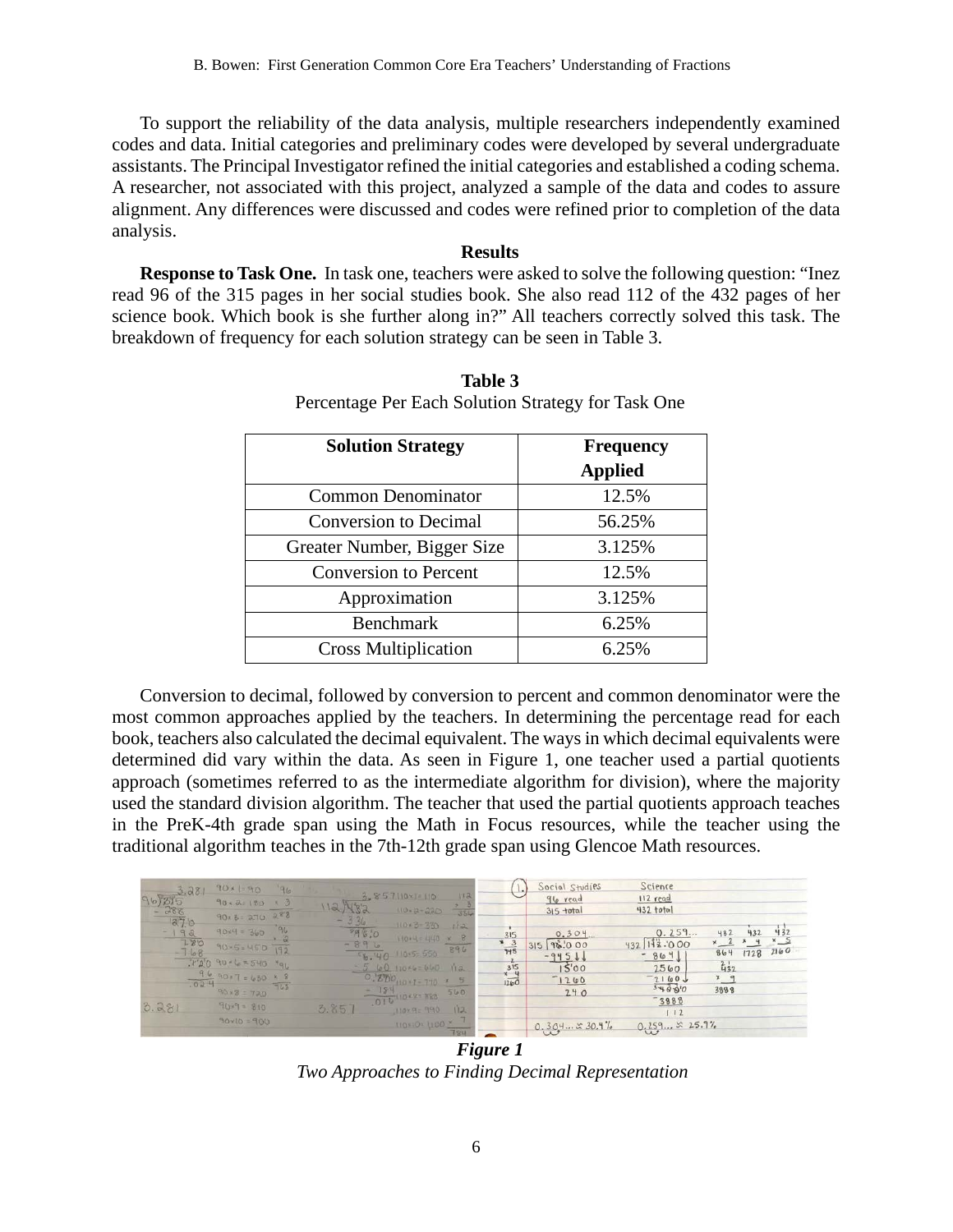Two solution approaches that were coded as non-traditional were the greater number bigger size (GNBS) and benchmark strategies. GNBS is a strategy to compare two fractions where one of the fractions has both more pieces (numerator) and the size of these pieces are larger (denominator). For example,  $4/7$  is greater than 3/8, because  $4/7$  has more pieces ( $4 > 3$ ) and larger pieces ( $1/7 > 1/8$ ). Benchmark strategy is used to compare fractions, by comparing each fraction to another fraction often between the two given fractions. For example, 4/9 is smaller than 9/16 because 4/9 is less than a 1/2 and 9/16 is greater than a 1/2. Figure 2 contains examples of teachers using each of the strategies to solve task one. The teacher using the GNBS strategy teaches in the 7th-8th grade span using a McGraw-Hill resources, and the teacher using the benchmark strategy teaches in the PreK-4 grade span using Math Expressions resources.



*Non-traditional Approaches*

**Response to Task Two.** In task two, teachers were asked to solve the following question: "The local animal shelter has 3/4 of a bag of food. Each day they go through 1/16 of a bag in order to feed the puppies. How many days will it take them to finish the bag?" All teachers correctly solved this task. The breakdown of frequency for each solution strategy can found in Table 4.

| I CICCHIAZE I CI LACII DOIUTION DUAICZY IOI TASK TWO |                          |  |  |  |
|------------------------------------------------------|--------------------------|--|--|--|
| <b>Solution Strategy</b>                             | <b>Frequency Applied</b> |  |  |  |
| Invert and Multiply                                  | 33.3%                    |  |  |  |
| Repeated Subtraction-w/model                         | 10%                      |  |  |  |
| Repeated Subtraction-no model                        | 6.6%                     |  |  |  |

Proportion 26.6% Equation 6.25% Repeated Addition 1 6.25% Common Denominator 6.25%

**Table 4** Percentage Per Each Solution Strategy for Task Two

| Use of the invert and multiply solution strategy (top left example in Figure 3) was most likely    |
|----------------------------------------------------------------------------------------------------|
| to be applied by teachers across all grade spans. Applying a proportion as a solution strategy     |
| (bottom two examples in Figure 3) was most often observed in teachers on the 5th-6th grade level.  |
| Setting up an equation to solve the task (top right of Figure 3) was almost exclusively applied by |
| teachers with secondary certifications (7th-12th grade).                                           |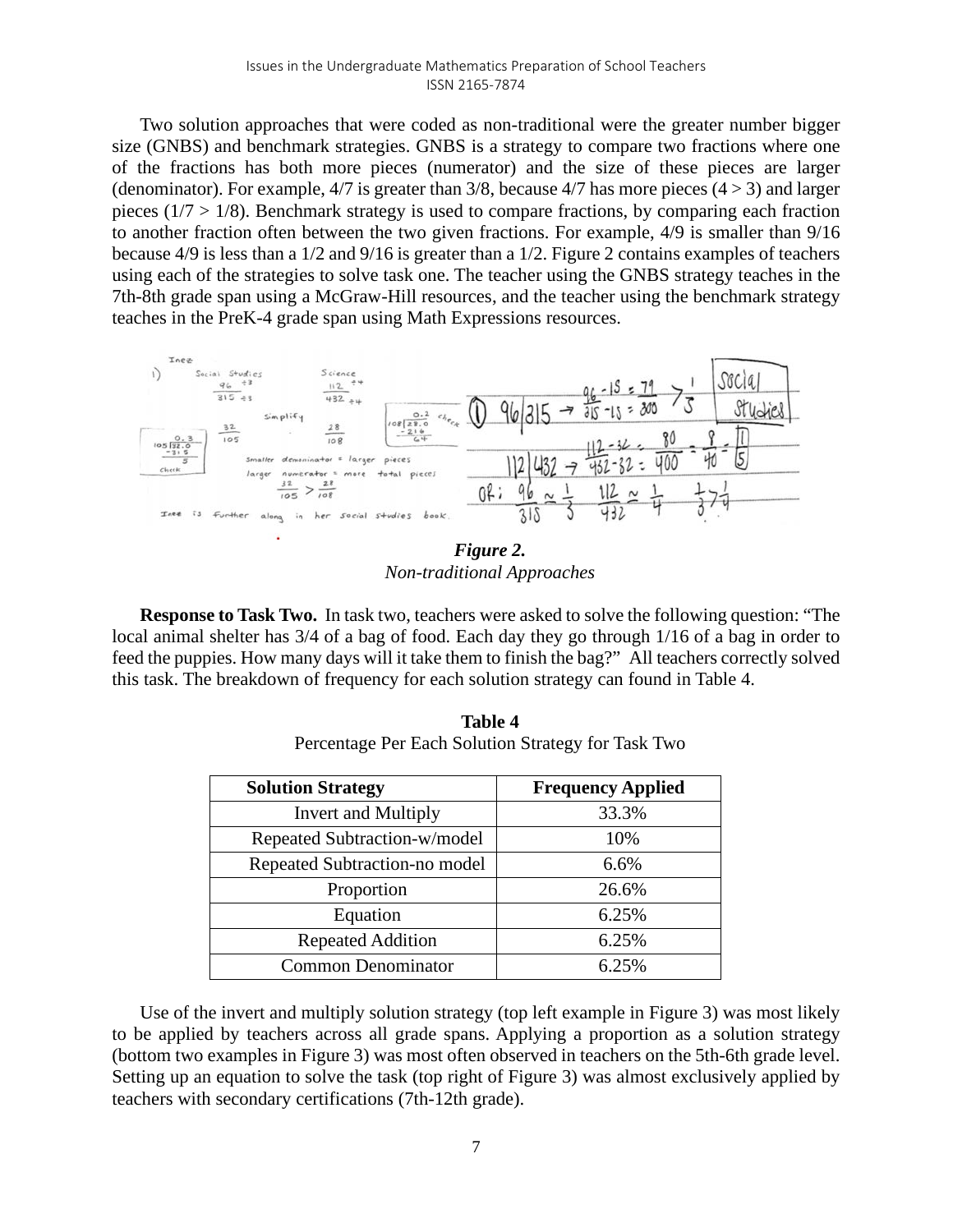#### B. Bowen: First Generation Common Core Era Teachers' Understanding of Fractions



*Figure 3 Traditional Approaches to Solving Task Two*

The two approaches to solving task two that were coded as non-traditional were use of a pictorial model and use of a common denominator. The top two examples in Figure 4 illustrate teachers using a pictorial model of repeated subtraction to illustrate that there are 12 copies of 1/16 in 3/4. The teacher whose work appears on the top left teaches on the PreK-4th grade level using Math in Focus resources, and the teacher whose work appears on the top right teachers on the 7th-8th grade level using College Preparatory Mathematics resources. The teacher in the bottom left of Figure 4 applied a repeated addition approach; counting the number of copies of 1/16 it would take to make 3/4. This teacher works on the PreK-6 level using the Math in Focus curriculum. The teacher whose work is at the bottom right of Figure 4, uses a common denominator approach to division. In this approach, two fractions who have common denominators have equal size pieces, so when dividing the focus is only on the number of pieces (numerator). This teacher works on the PreK-4th grade level and uses the Math Expressions resources.



*Figure 4 Non-traditional Approaches to Solving Task Two*

**Response to Task Three.** In task three, teachers were asked to solve the following question: "Dominic began the day with a container of water. During the day, he drank 5/6 gallons of water and was left with 1/3 of a gallon. How much water did Dominic start the day with?" All teachers correctly solved this task. The breakdown of frequency was common denominator 57.5%, setting up an equation 33.3%, and representation with a model 6%.

The common denominator approach (example on left side of Figure 5) was the most common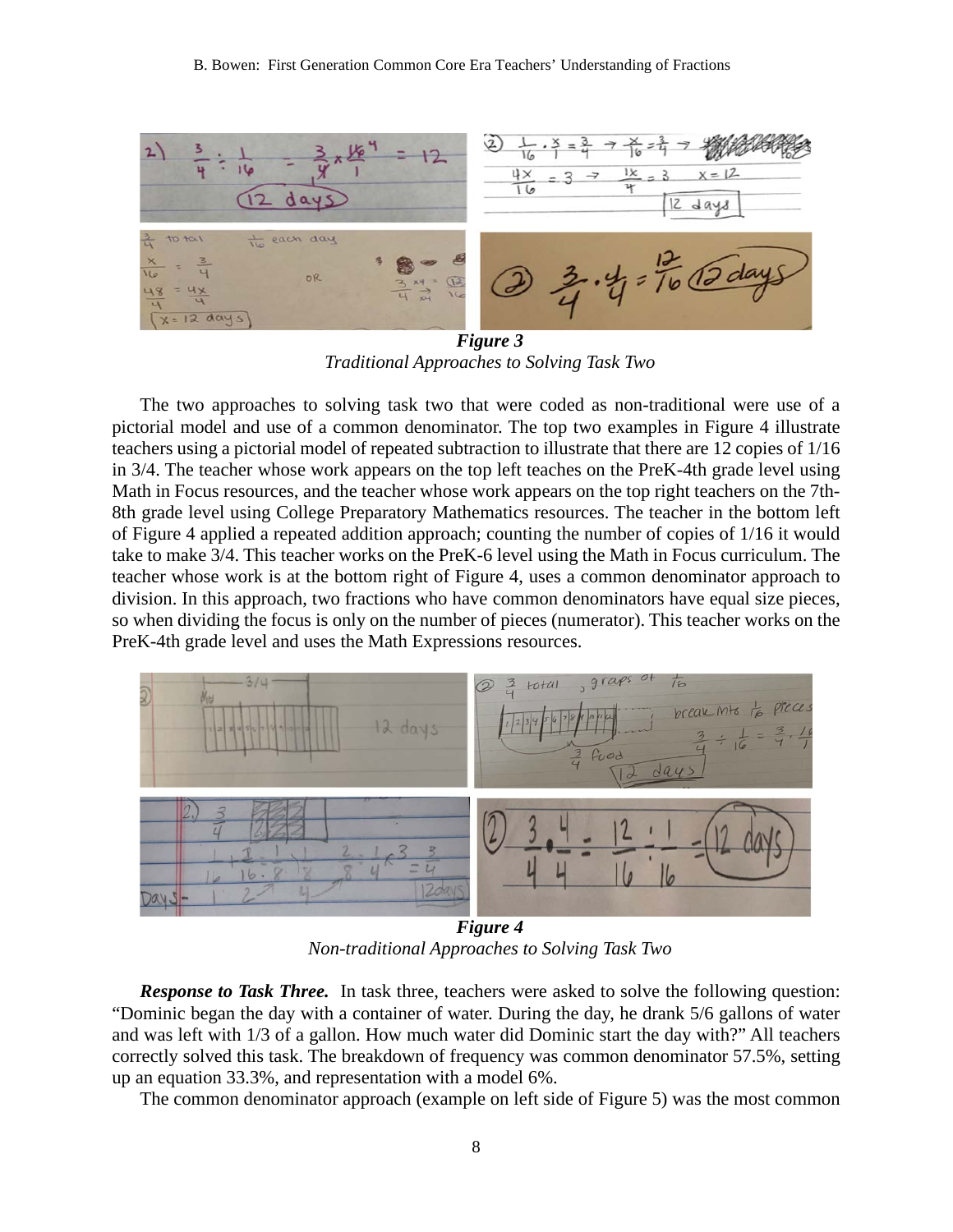approach, and was represented in teachers in all grade spans. Middle and high school teachers were more likely to represent the situation using an equation (right side of Figure 5), than PreK-4th grade teachers. The example on the left in Figure 5 is from a teacher on the 7th-12th grade level using a McGraw Hill resources, and the example on the right is from a teacher on the 5th-6th grade level using Pearson resources.



*Figure 5 Example of Traditional Solution Strategies for Task 3*

Two teachers utilized a pictorial approach as part of their solution strategy. The response on the left in Figure 6 utilizes a bar model to represent part-part-whole relationship by creating equal sized pieces. This teacher works on the PreK-4th grade level and uses Math in Focus resources. The example on the right shows a diagram being used to help make sense of the tasks, but not directly being used to arrive at a solution. This teacher works on the 5th-6th grade level and uses Everyday Mathematics resources.



*Figure 6 Pictorial Solution Representations for Task Three*

Task three provided the only incorrect solution across all of the data. Figure 7 illustrates the teacher misinterpreting the 5/6 as the whole within the problem. This teacher works on the PreK-4th grade level and uses Math Expressions resources.



*Figure 7 Incorrect Solution for Task Three*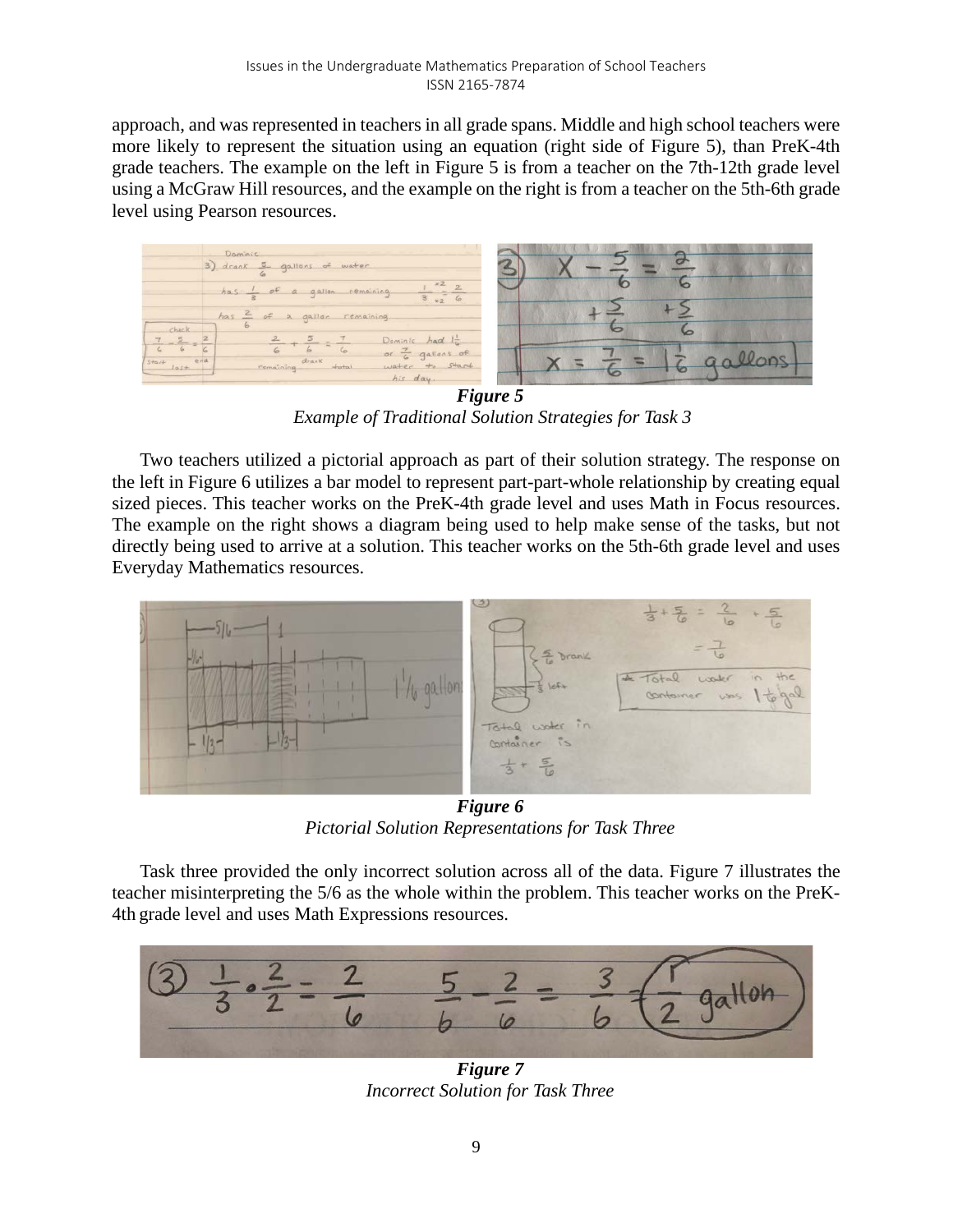**Reflection on Instruction to Content Question.** Teachers were evenly divided when comparing how their solution strategy for the three tasks aligned or did not align with how they would instruct their students on the same topic. For teachers whose approach did align with their instruction, a theme emerged that focused on strategies that support not only their students' learning, but their own understanding as well. Examples of two responses that represent this theme are below. Note that the examples span the PreK-12 grade span.

I solved the same way I would teach my students. I find that it is easier to understand the problem when I solve it the way I teach them and not only do my students have an easier time with the problems, but I do as well. (PreK-4, Math in Focus)

I solved them in a way that I would teach my students, a picture is worth a thousand words and for most students that is the most important idea to instill in them when they need to solve a word problem. You must start with a picture if it is at all possible. (Grade 7-12, Pearson)

The second theme that emerged was teachers voicing concern over the complexity of the task, particularly in task one. Teachers suggested that the complexity drove the way in which they would solve the task and the ways in which they would instruct their students. In the quote below, a teacher explains that due to the size of the denominators the common denominator strategy used in their instruction would be difficult to utilize, so instead the teacher used cross multiplication. It is worth noting here that the Common Core Standards does not recommend the use of this strategy for students as they develop their conceptual understanding of fraction concepts.

I found the answer to #1 differently than how I would teach my students because the denominators were so large…I also find that cross-multiplying is much faster and more efficient than finding a common denominator and changing the fraction to compare. (PreK-4, Math in Focus)

The use of technology was a prevalent theme to address the perceived complexity of task one. Several teachers voiced concern over the abilities of their students to navigate the computation. This response was evident across grade levels including high school, as can be seen in the excerpt below.

Yes, I would allow my students access to a calculator. Mental math ability has decreased significantly the more technology is introduced into the classroom. I would also let students change the fractions to decimals to solve since their previous 11 years of education has allowed for that and, in general, they have very weak basic fractional skills. (7-12, College Preparatory Mathematics)

**Reflection on Influence.** When asked what influences the methods the most common responses were student knowledge, curriculum, and state standards (see Table 5).

References to student knowledge were broadly presented in two ways. The first was the intent to support conceptual understanding of students, building on pictorial and concrete representations. An example of this type of response is below.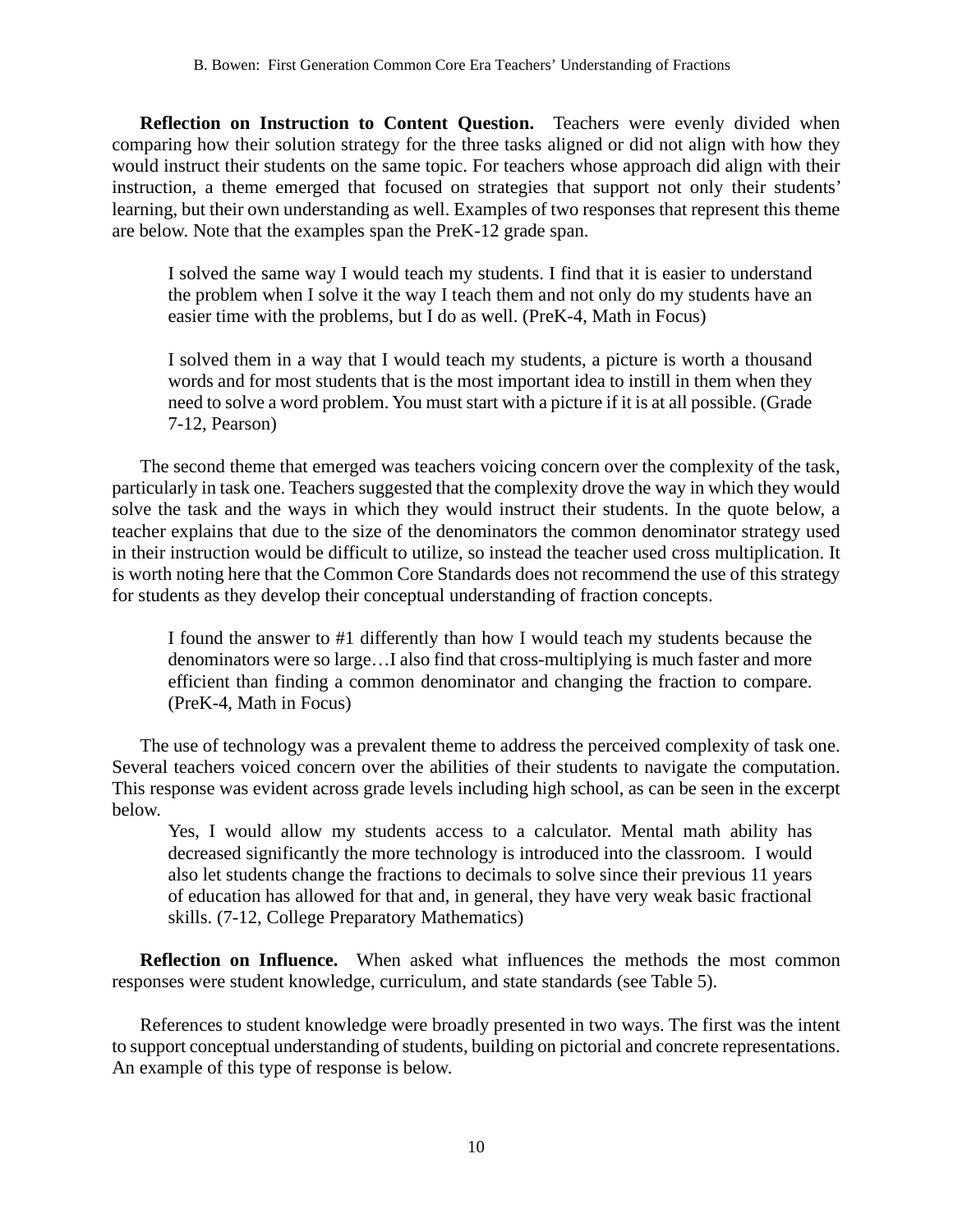Fractions are a complex idea and while I am in a place in the curriculum where students are expected to apply their knowledge of fractions and their operations, I still think it is important that they understand WHY things work the way they do. I do not accept "tricks" such as "cross multiply" or "butterfly method" or KCF, because they don't show students what math is happening, and for students to fluently use these operations, they need to be able understand why they work because otherwise they are at risk of over-generalizing procedures. (7-12, Desmos/Illustrative Mathematics)

| Table 5                                                      |
|--------------------------------------------------------------|
| What influences instructional methods for teaching fractions |

| <b>Influence</b>                          | <b>Frequency</b> |
|-------------------------------------------|------------------|
| Student Knowledge                         | 43.3%            |
| <b>University Coursework</b>              | 10%              |
| Curriculum, State Standards, Standardized | 30%              |
| <b>Testing</b>                            |                  |
| Personal experience as a student          | 16.7%            |

A second way in which teachers referred to student knowledge focused on the perceived deficits in knowledge and the need to remediate in way that may focus less on developing conceptual understanding. An example of this can be seen in the quote below.

> Background knowledge. There are A LOT of gaps in understanding of fractions, so I spend the majority of our unit just reviewing what fractions are rather than how to divide them (like we should be). Keep in mind, our math classes our grouped homogeneously and I teach the lowest sixth grade math class. Manipulatives that are available also restrict teaching practices. (5-6, EngageNY)

Personal experience also appeared to play a role in teachers' instructional decision process, specifically experiences as a student in the grade that they are currently teaching. These experiences appear to reinforce the need to develop conceptual understanding, and influence the methods to achieve this goal. Examples of this pattern can be seen in the quotes below.

> I remember elementary teachers using manipulatives to teach fractions which helped me to deepen my understanding of the concept. (Math Expressions PreK-4)

> The students in my classroom influence it. I try to have a variety of manipulative for students to use. Sometimes my own understanding can influence my teaching too. Using a double bar graph is a method I tend to shy away from to solve fraction problems because they confused me as a student. (5-6, Envision Math)

The influence of school-based curricula and state based standardized testing clearly influenced teachers. Several teachers voiced concern that straying from their provided curricula, and the included instructional methods, they would be putting their students at a deficit. As one teacher stated "The way the manual tells is how I teach. If I stray from that version, the tests and corresponding workbook pages will be confused" (PreK-4, Everyday Mathematics).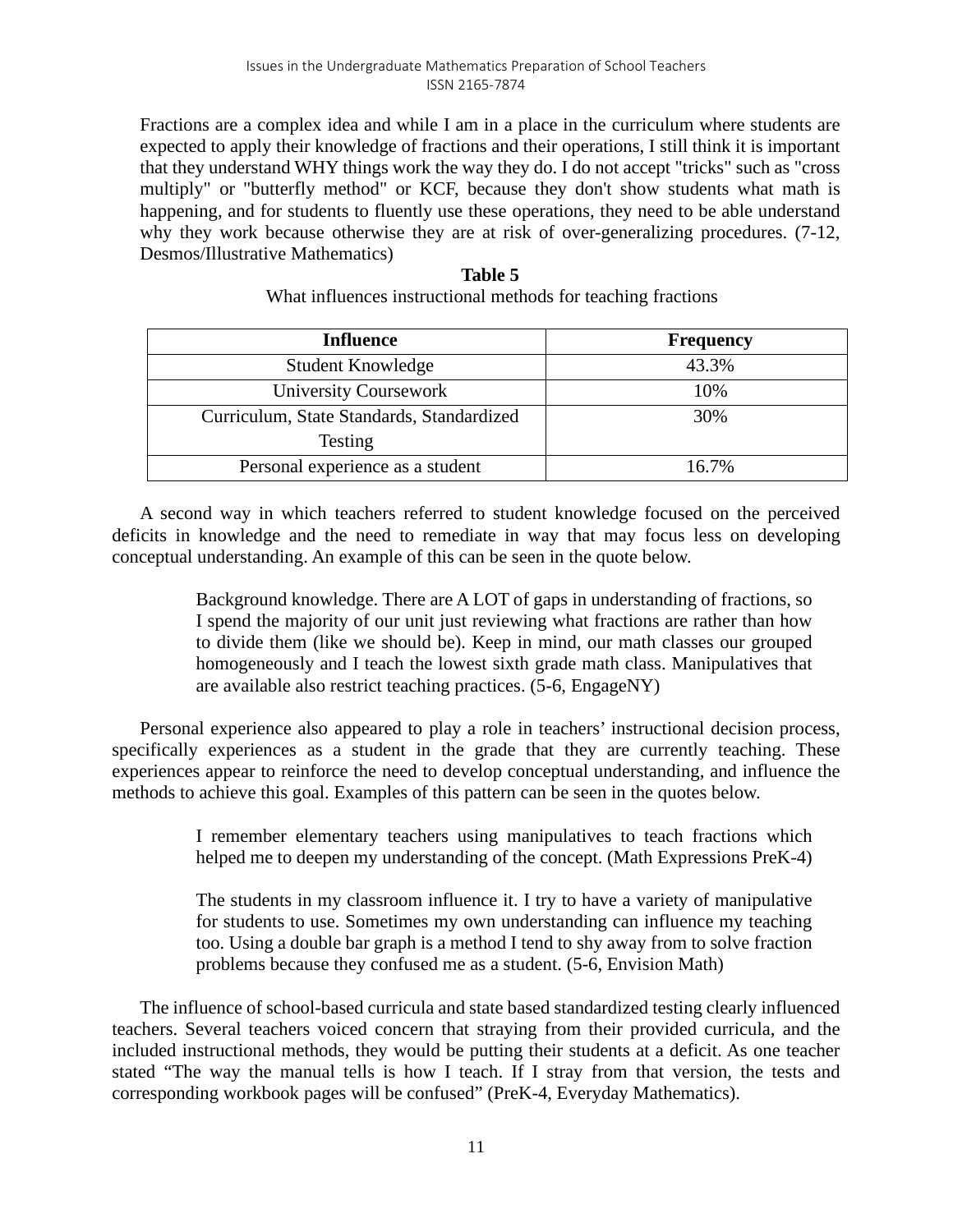**Comparison to PreK-12 Experience.** When asked to compare their own experience with fraction concepts on the PreK-12 level to the way in which their current students are experiencing the same content, 80% suggested that there was a difference, while 20% suggested a similarity. Within both of these categories, the teachers discussed the alignment or non-alignment in both positive and negative ways. For example, the teacher below refers to her current teaching in more positive manner than her experience as a student, in terms of currently focusing on conceptual understanding, not just procedural knowledge.

I learned everything almost entirely procedurally, whereas now we are teaching both to develop the Conceptual Understanding and Procedural Fluency. This has resulted in greater thinking "ability" for my students; however, I do notice that their ability to work with fractions and their comfort level is not the same as me and my peers. I think it is better to have students understand what fractions are and how they work, however having taught higher levels of math it is also key that students have a solid procedural knowledge as well. (7-12, Desmos/Illustrative Mathematics)

Not all teachers viewed their current instructional experience as an improvement to their experiences as a student. For example, the teacher below voices concern over current students being exposed to multiple solution strategies.

There are WAY more strategies out there than when I was a kid. I think that in some ways, that can be a burden to educators and students. We are encouraged to try new ways constantly. Sometimes, the traditional methods work! (PreK-4, Math in Focus)

Within the data, there were also examples of teachers who viewed positively the alignment between their own PreK-12 experience and their current teaching of fractions. The following teacher reflects back to her elementary teacher's concrete approach to engaging with fractions. "I remember elementary teachers using manipulatives to teach fractions which helped me to deepen my understanding of the concept. I also try to use manipulatives as much as possible when teaching my students math." (PreK-4, Math Expressions).

#### **Discussion**

The impetus for this study was an interest in examining the ways in which novice teachers understand fraction concepts, how this knowledge aligns with the CCSS, and what may influence their pedagogical decision process. I was specifically interested in novice teachers, as they have experienced the mathematical education reforms present in the CCSS, both as a student and as a teacher. The results of this study suggests partial evidence that novice teachers' approaches to fractional computation align with the principles of the CCSS.

Within the CCSS, there is renewed emphasis on modeling mathematics and applying varied solution strategies, (National Governors Association, 2010). Analysis of the mathematics tasks showed evidence that some novice teachers in this study were able to apply, unprompted, nontraditional approaches including partial quotients and the use of common denominator to solve division of fractions. When discussing their approach to instructing fraction concepts, teachers in the study highlighted the need for their students to be aware of varied solution strategies. As one teacher reported, "I try to teach multiple ways to work with fractions." A similar pattern occurred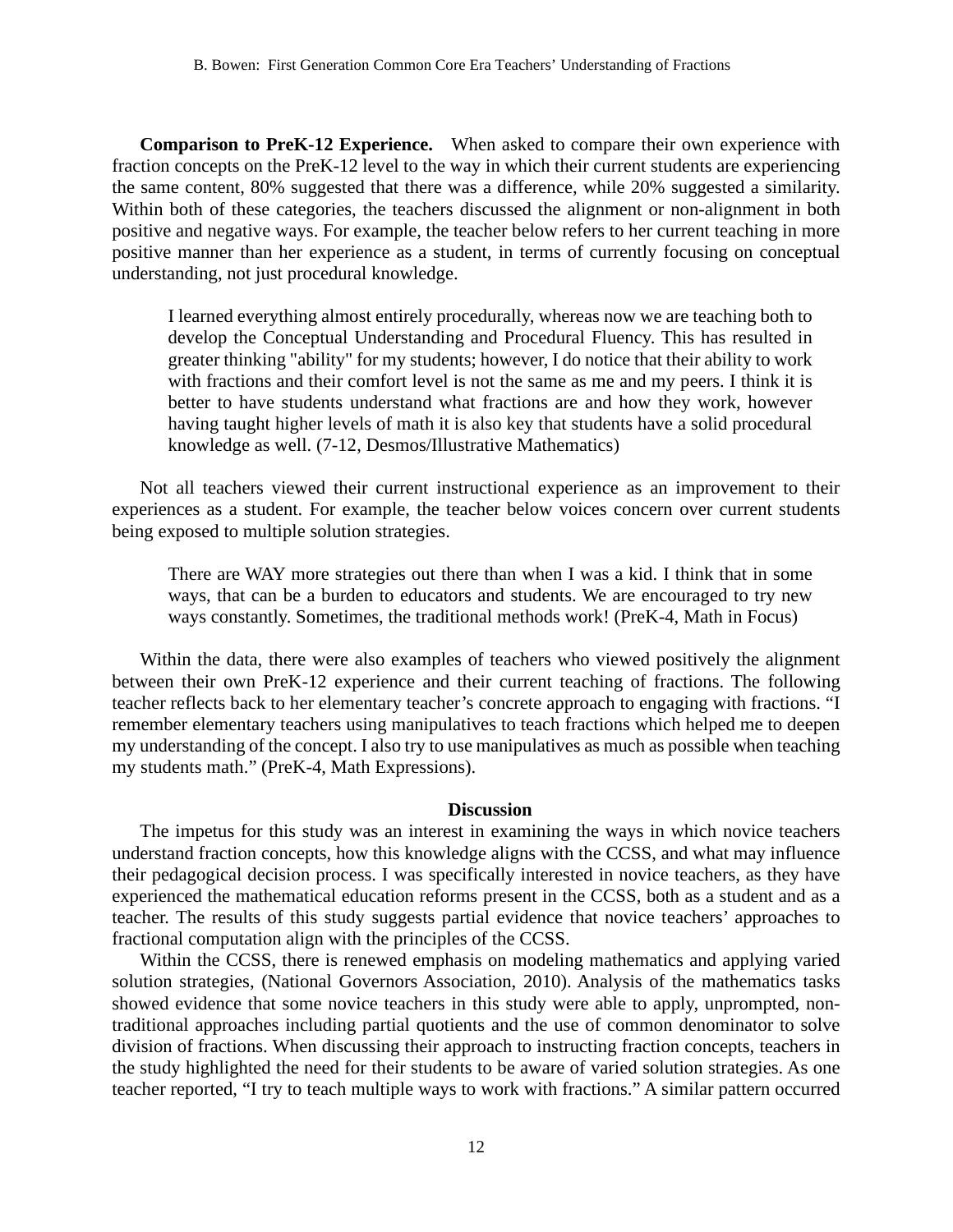in using pictorial models to solve the math tasks. Without prompting, the data showed (limited) evidence of the use of pictorial models, particularly when representing the repeated subtraction model of division. Teachers commented of the importance of their own students modeling mathematics using bar models and manipulatives. As one teacher suggests "You must start with a picture if at all possible." Teachers in the study also often referenced the need for their students to not only develop procedural fluency, but also develop a deep conceptual understanding, a significant element within the implementation of CCSS.

Establishing a clear cause and effect between any one variable and a teacher's approach to doing and teaching mathematical concepts is a complex goal. The results of this study can not definitively connect teacher experiences with the CCSS and their knowledge of fractions. The results of the study do suggest that novice teacher may be positively influenced by variables related to CCSS, including personal experience as a student (PreK-University) and curriculum/textbook resources. Further developing a better understanding of how these novice teachers integrate second-generation CCSS aligned curricula into their own mathematical understanding would be useful in supporting pre-service and practicing teacher professional development.

The data in this study also suggest that some teachers may not view the CCSS emphasis on models and multiple solution strategies as an improvement upon their own PreK-12th grade experience. Within this study, several teachers utilizing CCSS aligned resources suggested, "While I do value those visuals, it confuses some of my students more than helps them" and "I teach math the old ways instead of new ways. I am permitted to do so because I teach functional students." Research focusing on understanding why teachers who themselves as students were exposed to the CCSS approach to mathematics, are hesitant to implement these approaches in their instruction may also help to better inform the professional development of pre-service and practicing teachers to support the implementation of CCSS with fidelity.

#### **References**

- Ball, D. (1990). The Mathematical Understandings Those Prospective Teachers Bring to Teacher Education. *The Elementary School Journal, 90*(4), 449-466. Retrieved May 23, 2020, from www.jstor.org/stable/1001941
- Ball, D., Thames, M. H., & Phelps, G. (2008). Content knowledge for teaching: What makes it special?. *Journal of teacher education*, *59*(5), 389-407.
- Beilock, Gunderson, Ramirez and Levine, 2010, p.1861).
- Birks, M., & Mills, J. (2015). *Grounded theory: A practical guide*. Sage.
- Borko, H., Eisenhart, M., Brown, C. A., Underhill, R. G., Jones, D., & Agard, P. C. (1992). Learning to teach hard mathematics: Do novice teachers and their instructors give up too easily?. *Journal for research in mathematics education*, 194-222.Chicoine, 2004
- Clarke, D. M., & Roche, A. (2009). Students' fraction comparison strategies as a window into robust understanding and possible pointers for instruction. *Educational Studies in Mathematics*, *72*(1), 127-138.
- Fuller, R. A. (1996). Elementary Teachers' Pedagogical Content Knowledge of Mathematics.
- Hembree, R. (1990). The nature, effects, and relief of mathematics anxiety. *Journal for research in mathematics education*, 33-46.
- Hill, H. C., Rowan, B., & Ball, D. L. (2005). Effects of teachers' mathematical knowledge for teaching on student achievement. *American educational research journal*, *42*(2), 371-406.
- Hilton, P. (1980). Math Anxiety: Some Suggested Causes and Cures: Part 1. *The Two-Year College Mathematics Journal, 11*(3), 174-188. doi:10.2307/3026833